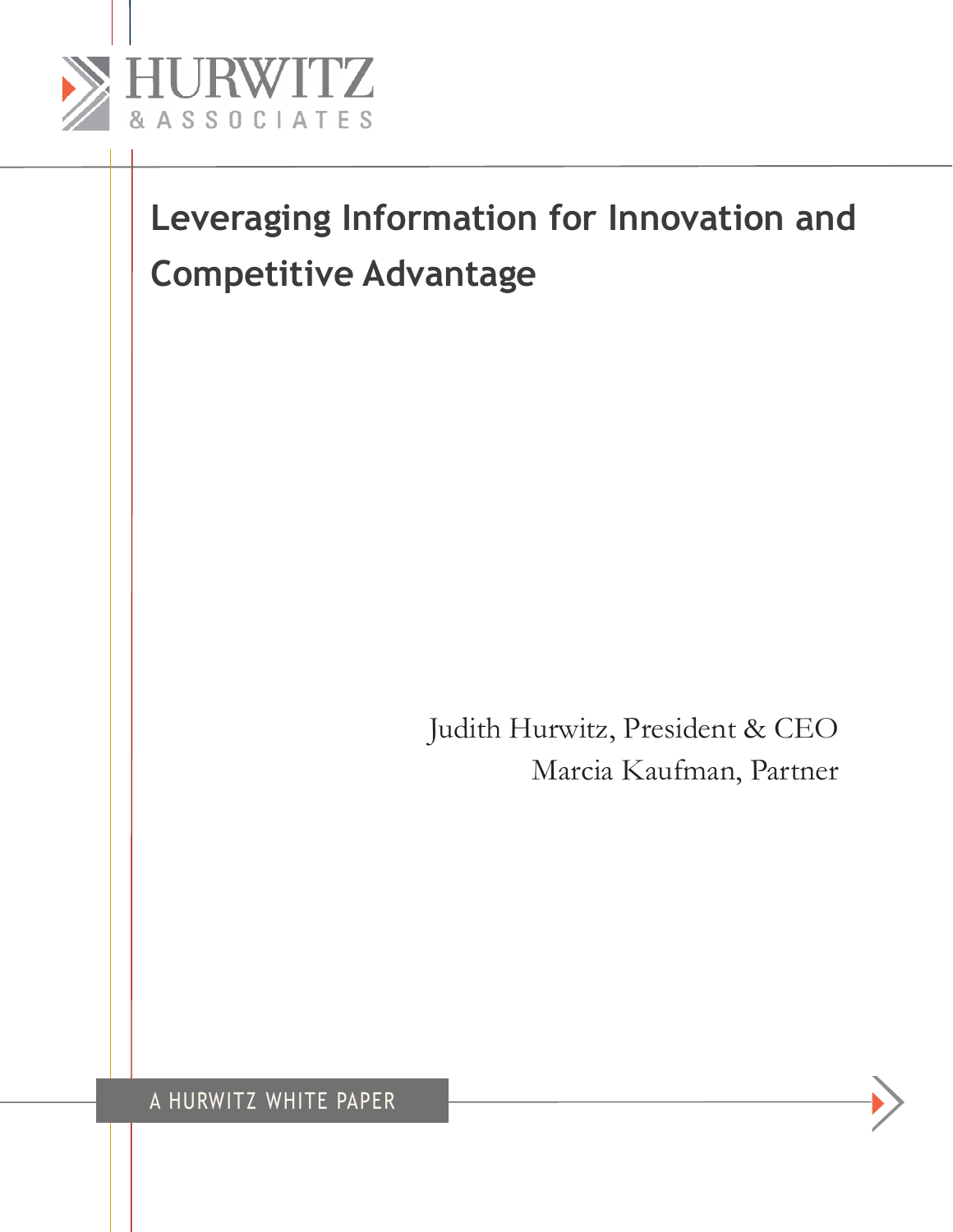

© Copyright 2007, Hurwitz & Associates

All rights reserved. No part of this publication may be reproduced or stored in a retrieval system or transmitted in any form or by any means, without the prior written permission of the copyright holder. Hurwitz & Associates is the sole copyright owner of this publication.

■ 330 Bear Hill Road, Suite 230 ■ W a l t h a m, M A 0 2 4 51 ■ T e l: 7 81-8 9 0-7 1 8 5 ■ w w w . h u r w i t z . c o m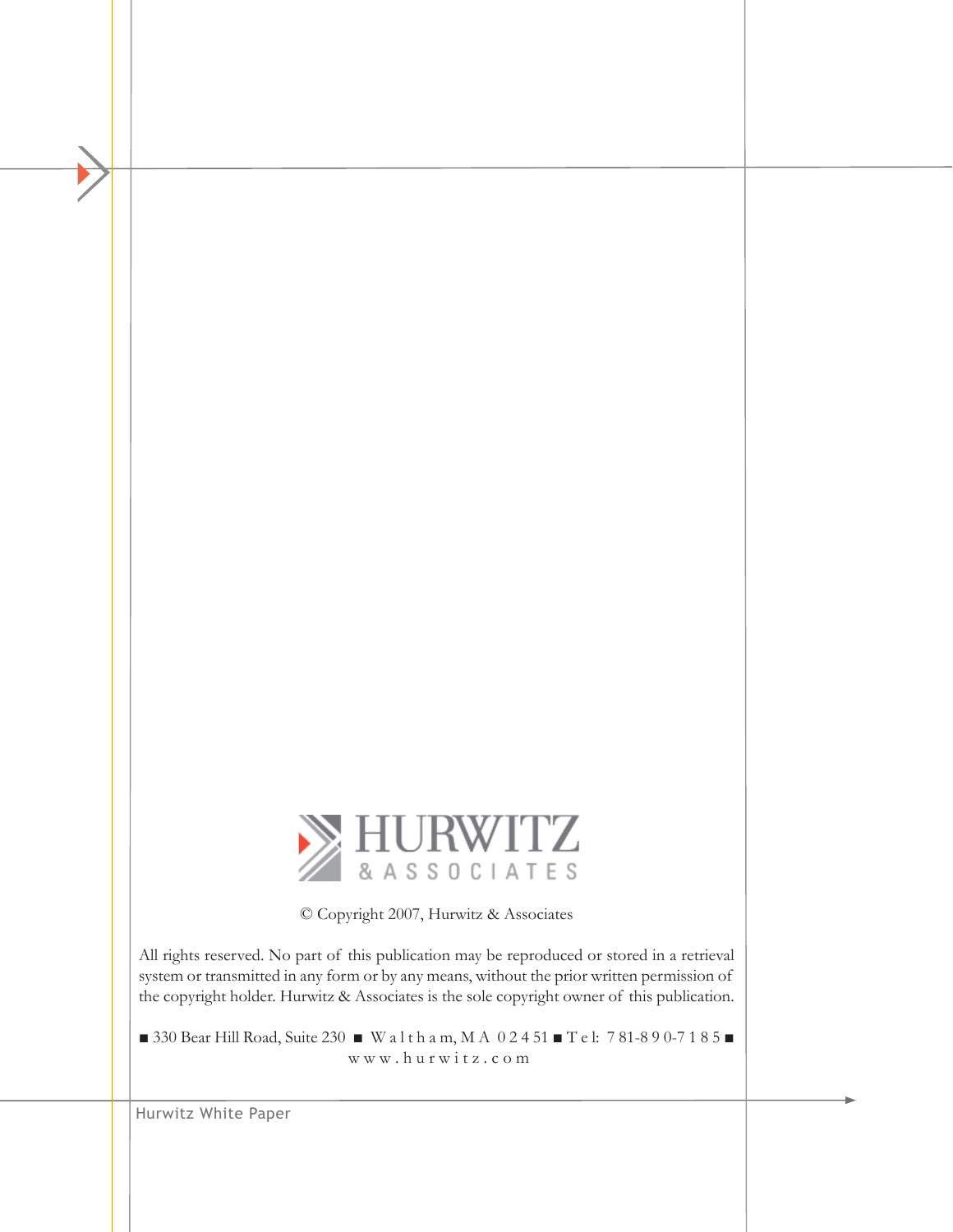## *Introduction*

This paper provides an overview of what is required to create an environment to leverage information dynamically for innovation and competitive advantage. Organizations that understand the strategic benefit of this approach can dramatically improve business results and introduce innovations that change the business. In fact, according to an IBM survey of CFOs, " [organizations] with highly effective delivery of performance insight, growth insight and risk insight have higher revenue growth and are driving more value creation than their industry peers with less effective insight delivery." However, to truly leverage information organizations must modify their traditional view of their information assets and their overall information architecture in three ways:

**Think differently about information.** Information is not just stored in your customer databases, file systems, content management systems or applications (e.g., ERP, CRM, and SCM). Information resides in many different repositories including custom applications, e-mails, digital images and reports. You need to make sure you are leveraging all your relevant information no matter where it originated, no matter what its format, and no matter where it resides to help your organization innovate, compete, provide service and grow. You need to understand the value of your information and to recognize and act on the importance of information quality.

**Think differently about what it means to have a business solution.** A business solution for information is a set of best practices that works in concert with your information infrastructure. A business solution is modular and flexible and can be adapted to changing business events. This modularity enables a loosening of the tight linkages between relevant information and applications. In addition, when metadata - definitions, mappings, and other characteristics describing how to find, access, and use data or content - is maintained in a unified way, the information becomes more modular. In essence, relevant information becomes available as a service that can be delivered in a repeatable, consistent and trusted way across the business.

**Think differently about your overall IT environment.** Your server platforms, storage systems, process platform, system management and security systems provide the foundation for a resilient information infrastructure. Your underlying IT infrastructure must support the organization's need to access clean and accurate information with appropriate availability, performance, cost-effectiveness and governance to drive efficiency. The infrastructure should also extend the scope of information visibility, so that blinders are removed and views are comprehensive. Some innovative organizations already are deploying solutions based on these new approaches. Indeed, they are enjoying significant benefits and are the source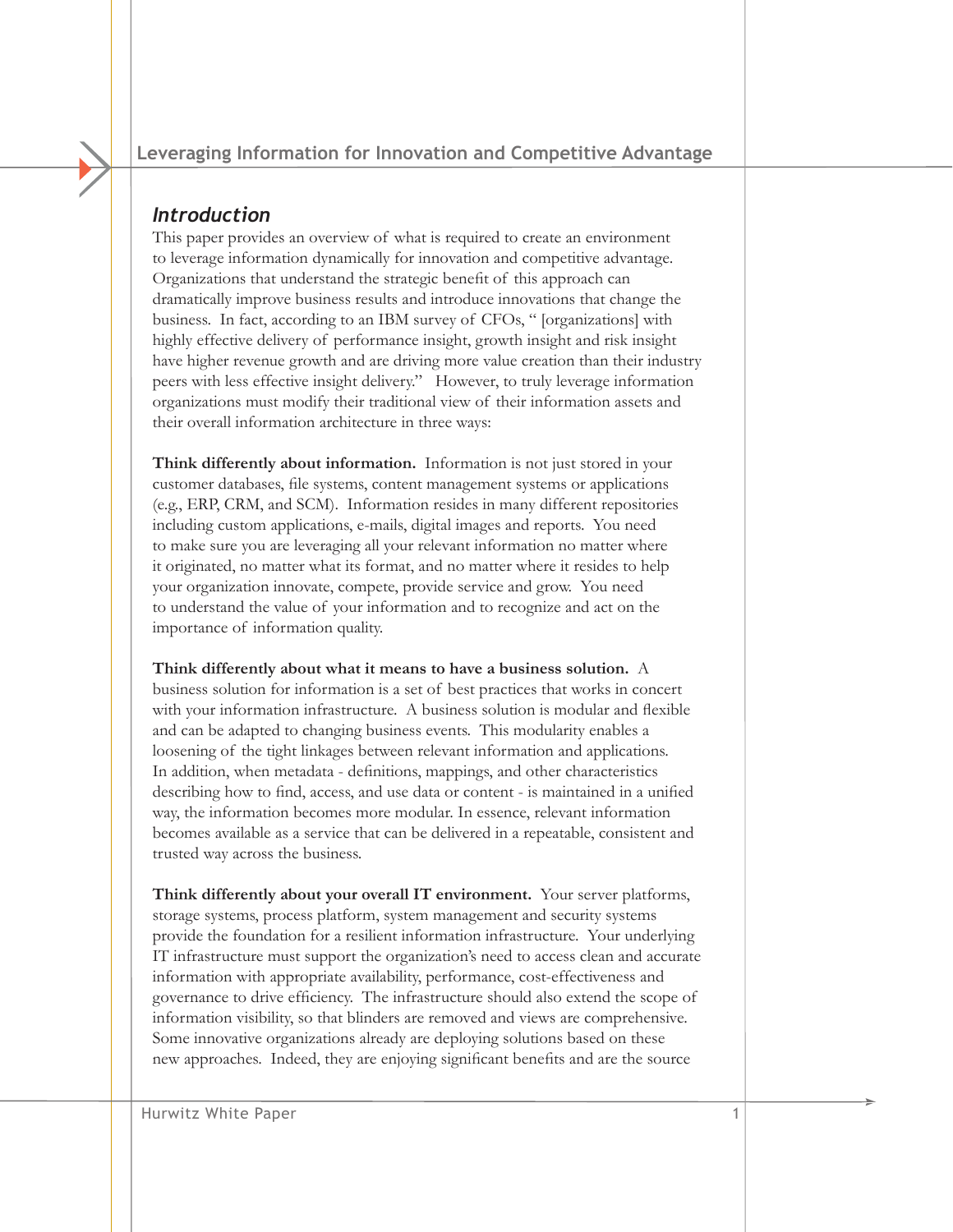of new best practices that other organizations can follow and refine as they address their own information challenges. IBM calls this approach Information On Demand - defined as leveraging information to optimize business processes, applications and productivity.

# *The Role of Enterprise Information*

Organizations have long considered their people, their reputations, their intellectual property, and their plant and equipment as critical assets. Now there is a new entry into the list of critical assets - their enterprise information. Organizations are recognizing that information that was previously managed within departmental silos becomes a more powerful asset when it can be leveraged in an accurate, timely and consistent way across the enterprise, when and where it is needed. Accurate, complete and consistent information can be leveraged and shared more easily for organizational advantage. Indeed, the IT infrastructure can go beyond supporting business change; it can become a catalyst for changing the business. Enabling technology can lead to business innovations in areas like spotting trends, identifying opportunities or threats, improving efficiency and entering new business markets.

On the technology side, organizations need to develop an information infrastructure that helps them prepare for the future in a pragmatic

## **Raising Workforce Productivity**

A regional electric utility needed to improve communications between the field and home office for its mobile workforce. Unstructured information such as location maps, and structured information such as contract specifications needed to be available to workers in the field to improve the efficiency of contractors and field inspectors.

Using IBM software and hardware, the utility deployed a system to ensure that mobile workers including contractors and inspectors had rapid and consistent access to the information they needed. As a result, inspectors and contractors are now able to save up to two hours per day. Courier expenses previously required for speeding information to the field have been eliminated. Service calls are now handled more efficiently with fewer disruptions to traffic. In addition, the utility can keep closer track of jobs requiring permits, avoiding millions of dollars in fines associated with missing permits.

way. Hurwitz & Associates recommends the adoption of a Service Oriented Architecture (SOA) strategy as the best approach to a flexible IT infrastructure that supports evolving business needs and enables high levels of reuse. In fact, SOA and Information On Demand go hand in hand. Essential to enabling a SOA strategy is an enterprise information infrastructure that can deliver, through open industry standards, trusted information as a service to applications and business processes. With this approach, organizations can avoid starting from scratch. The investments made over the years in information technology, including legacy systems, applications, databases and storage can be leveraged effectively with a SOA strategy. Whether or not organizations plan to implement a SOA, they need to take a step back and consider the value of these assets to the entire organization – not just to the department that has traditionally benefited from their use. It is not easy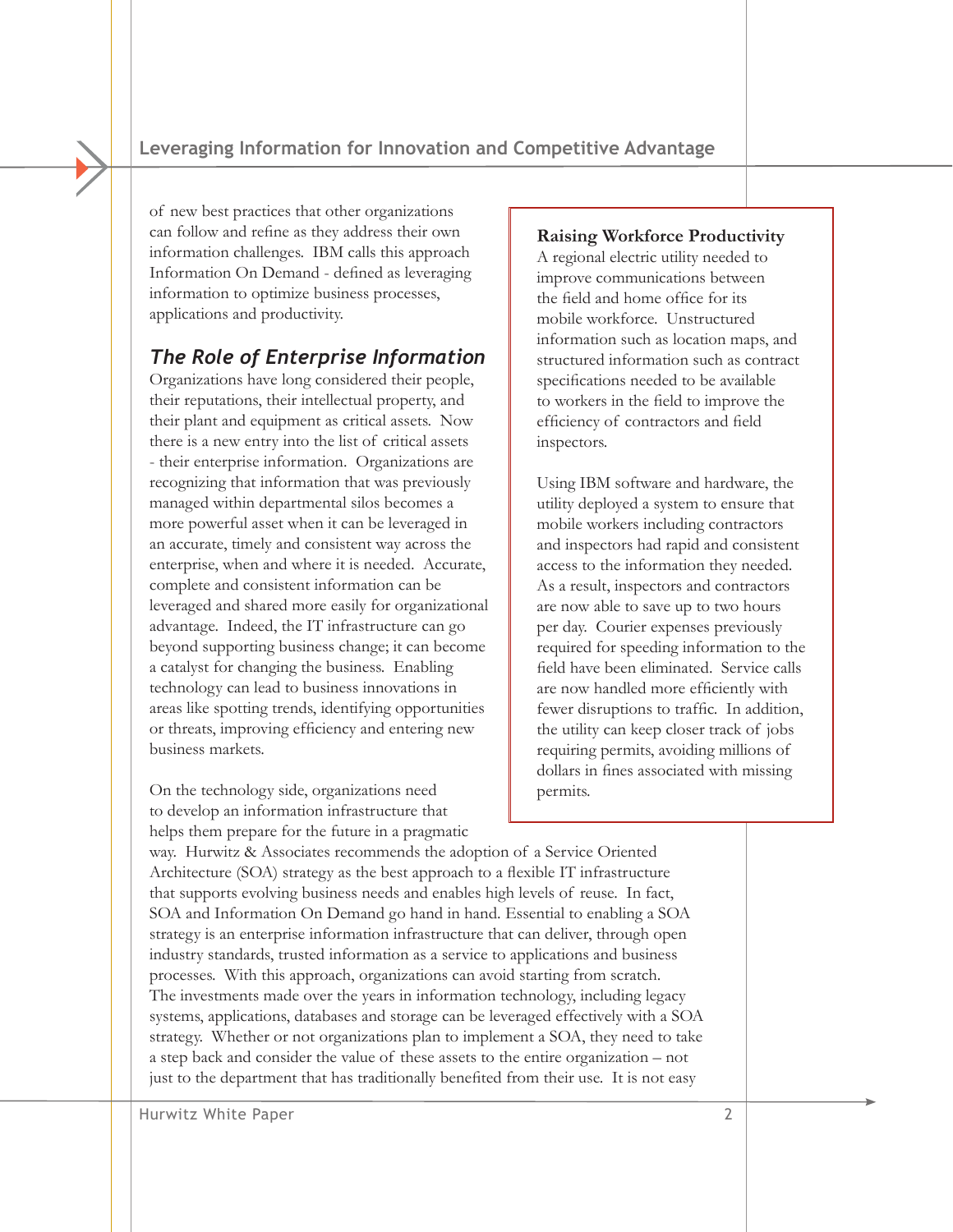to get to the point where IT assets deliver significant benefits to the business beyond their originating departments, but it is worth the journey.

On the cultural side, organizations and departments within these organizations are often at different levels of maturity in their handling of information and consequently may need to approach their information strategies in different ways. For example, some organizations may need to start by identifying their information assets, while others may want to focus on improving data quality and consistency within the context of a specific project and with business stewards. Others may be ready to implement a comprehensive data warehouse strategy based on an industry model. Still other organizations may need to focus on rationalizing their computer systems so they have a cost-effective platform that provides the flexibility to grow as the business expands.

Organizations that tackle these issues methodically by following proven maturity models and best practices will significantly reduce their risk, improve their business processes and hone their overall business operations. They will be better able to meet regulatory requirements, bring new products or services to market and maintain a high level of customer satisfaction. They will be able to establish a consistent base of knowledge they can reuse and extend to meet their evolving needs. They will be better able to innovate and compete.

## *The Challenges of Leveraging Information*

Organizations will be increasingly driven to take a holistic approach to leveraging all their relevant information – structured and unstructured – to face their information challenges. Just assembling, managing, processing and securing large volumes of data is very challenging. The task is made more difficult when there is a need to access and integrate information, often replicated with different degrees of accuracy, from different domains to support improved decision making. Among the challenges that organizations face when they set out to leverage their information, the following are particularly important to overcome:

- o A lack of confidence in the accuracy of information limits the organization's ability to leverage the data to its fullest potential.
- o Data and content are trapped in silos so information resources cannot be used in an agile manner.
- o The volume and variety of information are exploding at exponential rates, while today's global business environment requires faster responses than ever before.

#### **Challenge #1: Information that can't be trusted**

Let's consider an organization in the highly competitive banking market that needed to extract more value out of its information assets. This regional bank began to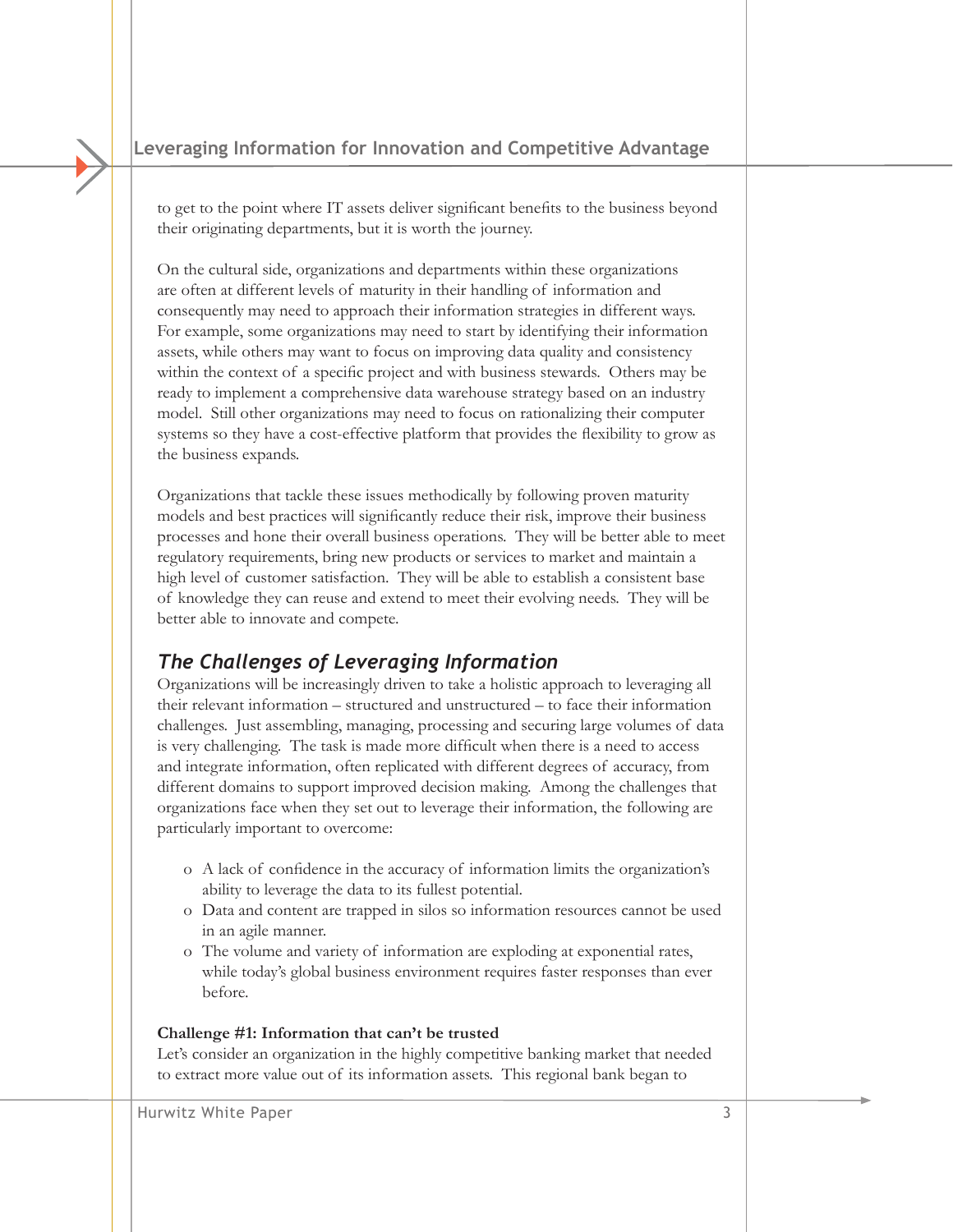acquire smaller regional banks to gain share in a high-growth market, resulting in dramatic changes in the complexity of its information assets. To be successful, the bank needed to identify its best customers in preparation for important customer marketing campaigns.

To move quickly, management required the IT organization to provide a single view of data across all of the organizations that had been merged together. Doing so was much more difficult than anyone anticipated. First the team discovered a number of inherent data problems that needed to be corrected before the data could be effectively leveraged – duplicate records, incomplete addresses, invalid entries and important data buried in comment fields. Perhaps more troubling, management quickly noticed conflicting definitions of customers, products and even prices. Simply getting a count of the customers required a common definition of a customer entity – corporation, division, account number, etc. Services needed to be identified in a consistent way, so like services could be aggregated for reporting and analysis. Interest rates and currency fluctuations needed to be reflected through a common set of policies.

To make matters worse, the initial data set was two weeks old. During that two week period, there had been a major product launch that was not reflected in the reports. In addition, the recent merger of two important customers was not reflected in the data. Therefore, a key customer relationship was strained. It was clear that business goals were in jeopardy because the data could not be trusted.

The bank found out the hard way that data systems have to be designed for dynamic use rather than for the needs of a single situation. As information was used more broadly across the expanded enterprise ecosystem – and when acquisitions introduced new sets of information to be absorbed, rationalized and leveraged – inconsistencies were magnified. Ultimately, management was forced to take a step back and bring in assistance to assess the information environment and recommend changes to meet the needs of the organization. In essence, the company needed new and dynamic approaches to leveraging the value of information across a growing enterprise.

#### **Challenge #2: Data silos that prohibit agile data access**

Now consider a large manufacturing company that was decentralized, with each department managing its own data. Each department had established its own data marts as a way to consolidate key customer and product data. When a new CEO was hired to help the company gain market share and cut costs, the first challenge he gave his team was to identify which products were the most profitable. However, to his surprise, it required months of manual programming and a brute force approach to get a consolidated view, because the data was spread out across multiple departments, from Finance to Manufacturing to Marketing. Even after the consolidation was complete, there were so many contradictions in the resulting view that the information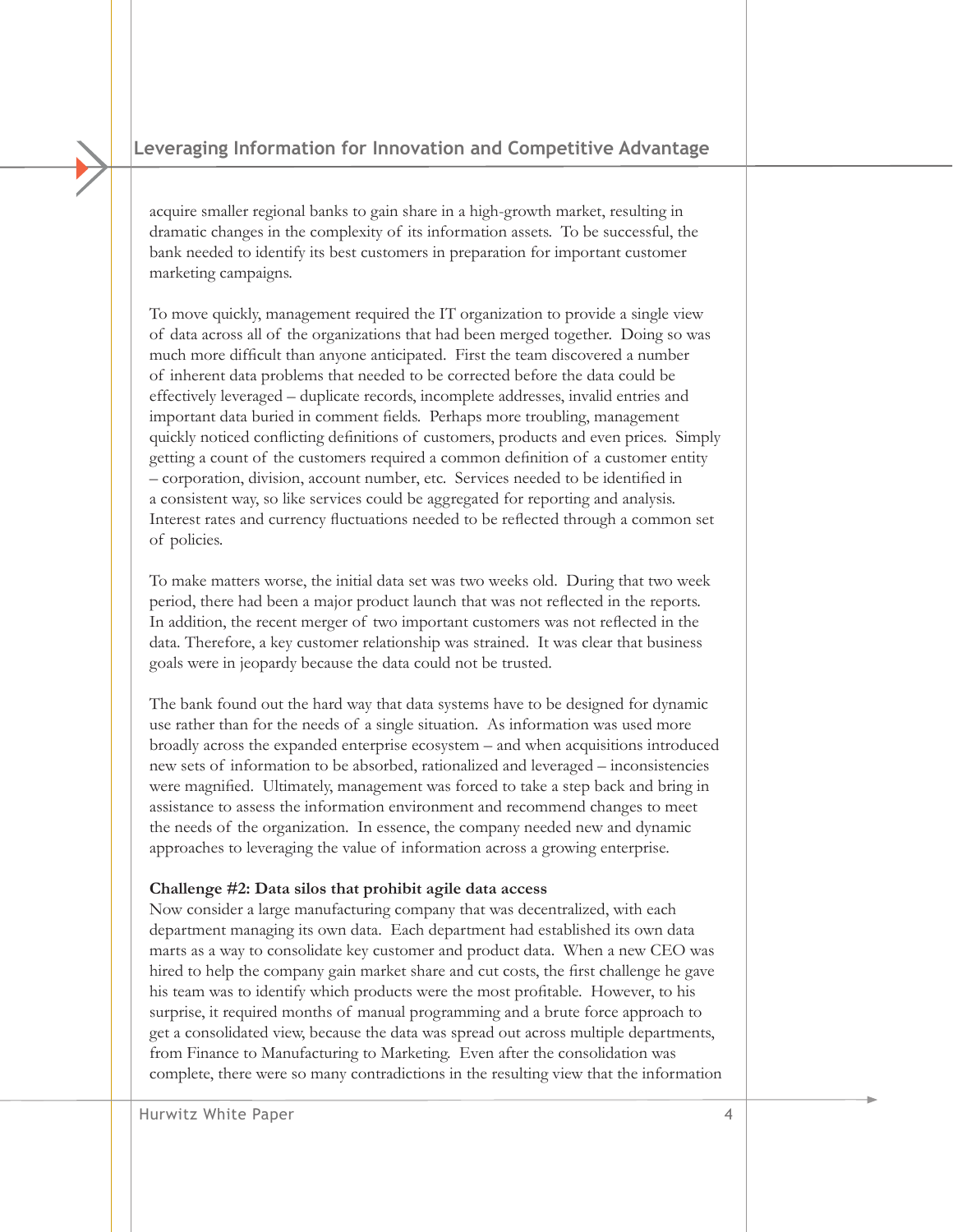could not be trusted. The Marketing department was unable to run an effective up-sell and cross-sell campaign because it was impossible to determine with any certainty which customers had bought which products across two different divisions.

This scenario is all too common. In many organizations today, although data exists in a variety of information sources residing in various departments, with different formats, tagging, and history, the real need is to leverage trusted, relevant data across multiple departments. This challenge is heightened by continual, unpredictable changes in the uses for data across the organization. Therefore, data sources created for one purpose – say, production planning – may not be leveraged easily for other needs, such as service engineering. In addition, new business models, strategic relationships and outsourcing have increased the need to share data with partners, suppliers and customers. With all the diversity of information sources, information formats and intended uses, it is no wonder that the business need to derive more value from information is driving IT

#### **Improving Customer Service**

One of the largest financial services companies in Norway needed to improve its responsiveness to customers. The company was unable to process orders and respond to customer concerns in a timely fashion because critical customer and product data was stored and managed in a disconnected way across its divisions.

Using IBM software and hardware to leverage XML in a service oriented manner, the company worked with IBM consultants to create new business processes, and improve the flexibility and reusability of important product information. As a result, the company reports that it can now handle five times as many customer orders as before, with reduced errors and substantially reduced order processing times. One license process was cut from three weeks down to 10 minutes. Response times to inquiries have dropped from as much as 36 hours down to 10 minutes. The company can now get new products to market faster and less expensively with a high level of customer satisfaction.

departments to devote more and more resources to managing information.

#### **Challenge # 3: Information volume, variety and latency**

A large insurance company had trouble managing its relationships with customers. The customer call center was overloaded with calls. It was difficult to identify the precise problems causing the customer issues, and it was often impossible to expedite the solutions. In addition, while it was possible to count the complaints and problems, management had little insight into the detail about which issues required the most attention.

The problem was not a shortage of data. Instead, it was a shortage of accurate, usable information at the right time to diagnose a problem, recommend a solution, or detect a troublesome trend.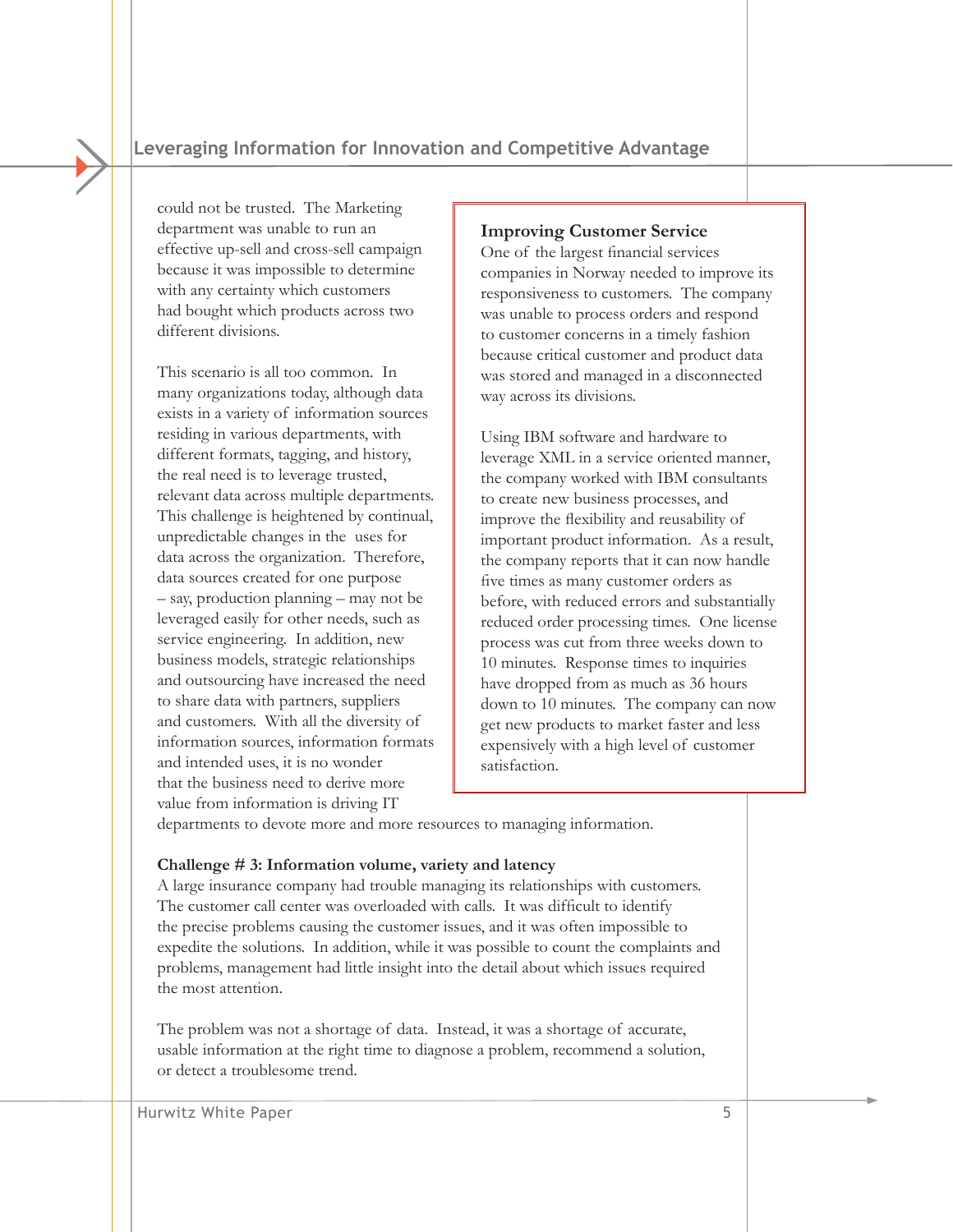Important customer service data was buried in disconnected databases. Data derived from transcripts of customer service calls held valuable information, but could not be accessed in an efficient manner. No one had anticipated that the vast amounts of unstructured information stored in archived customer service records or in digital media could be tapped to provide insight and direction for management. The traditional data warehouse provided a historic view of structured data but could not deal with unstructured content such as contracts, emails, images and reports. The result: poor customer service and ever-rising costs.

In this situation, as in so many others across all types of organizations, getting the right information in the right form at the right time and in the right context was critical, and also difficult to achieve without a dynamic infrastructure for multiple types of information.

## *Meeting the Challenges*

Surmounting these challenges requires both technology and know-how. Arming an organization with consistent and reliable information requires a business-driven strategy as well as a focus on the organization's culture and the information itself. It mandates the establishment of IT and data governance processes supported by the organization that manage the flow and integrity of information throughout all areas of the business. Ensuring that business users operate within established policies is also critical.

Understanding the value of information leads to treating it as an asset. This means instituting policies to ensure better management of information over its lifecycle and establishing metrics for accountability and management of information. In taking these steps, an organization increases its ability to access and utilize information when it is most needed. As large organizations grow to understand the diversity of information requirements at the enterprise level, they will see the wisdom of increasing the flexibility of the IT infrastructure and making it more dynamic.

## *Building an Infrastructure for Leveraging Information*

For an organization to leverage information effectively, it is not enough to focus on a single project or a single data source. Rather, the organization needs to look at the entire infrastructure of components that enable information to be used to support business requirements. The infrastructure needs to be scalable and flexible to meet changing demands. It needs to enable sharing of appropriate information with business partners and customers, and also to secure the proprietary information of the enterprise. It needs to be stable, yet flexible; reliable, yet adaptable. In short, the organization requires a dynamic information infrastructure to meet the increasing challenges of leveraging information.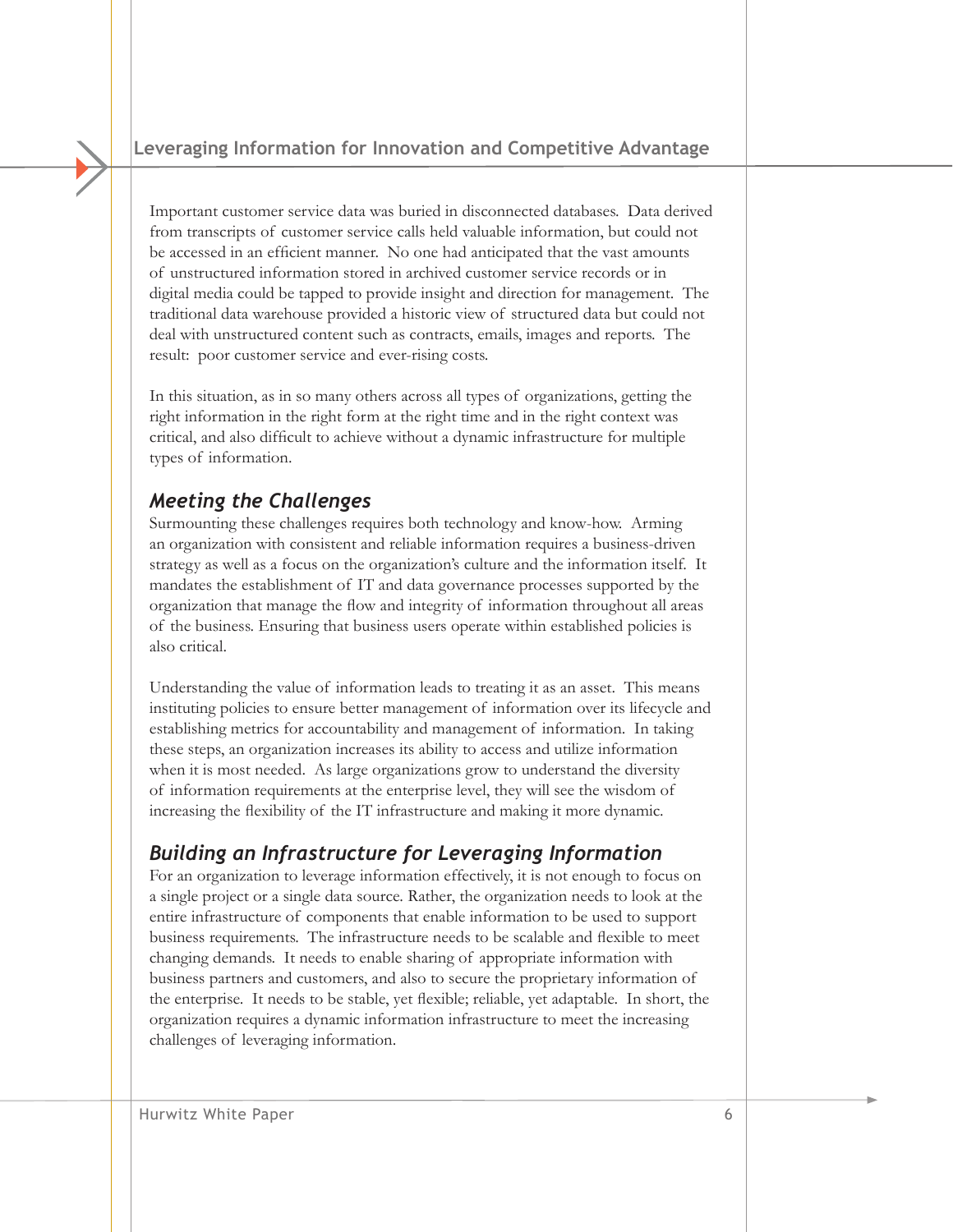## *IBM's Solution: Information On Demand*

We now focus on the key components a company needs to develop a complete solution for leveraging enterprise information. We also illustrate how the various requirements are addressed by IBM's Information On Demand strategy and solutions in four areas – Strategy and Implementation, System Platform, Information Infrastructure, and Industry Solutions (Figure 1).



*Figure 1: IBM's Information On Demand Capabilities* 

## **Strategy and Implementation**

Very few organizations start with a clean slate. When management considers its information strategy, it needs to focus on the organization's goals and the role enterprise information will play in supporting them. It needs to assess the value of its existing repositories and sources of information, and consider how those sources might change and grow over time. Furthermore, the strategy is not complete unless it is based on the organization's governance policies and frameworks.

A successful strategy requires careful planning and execution, beginning with a focus on the business problem that the organization is trying to solve. For example, a company should ask questions about its information issues and needs. Are there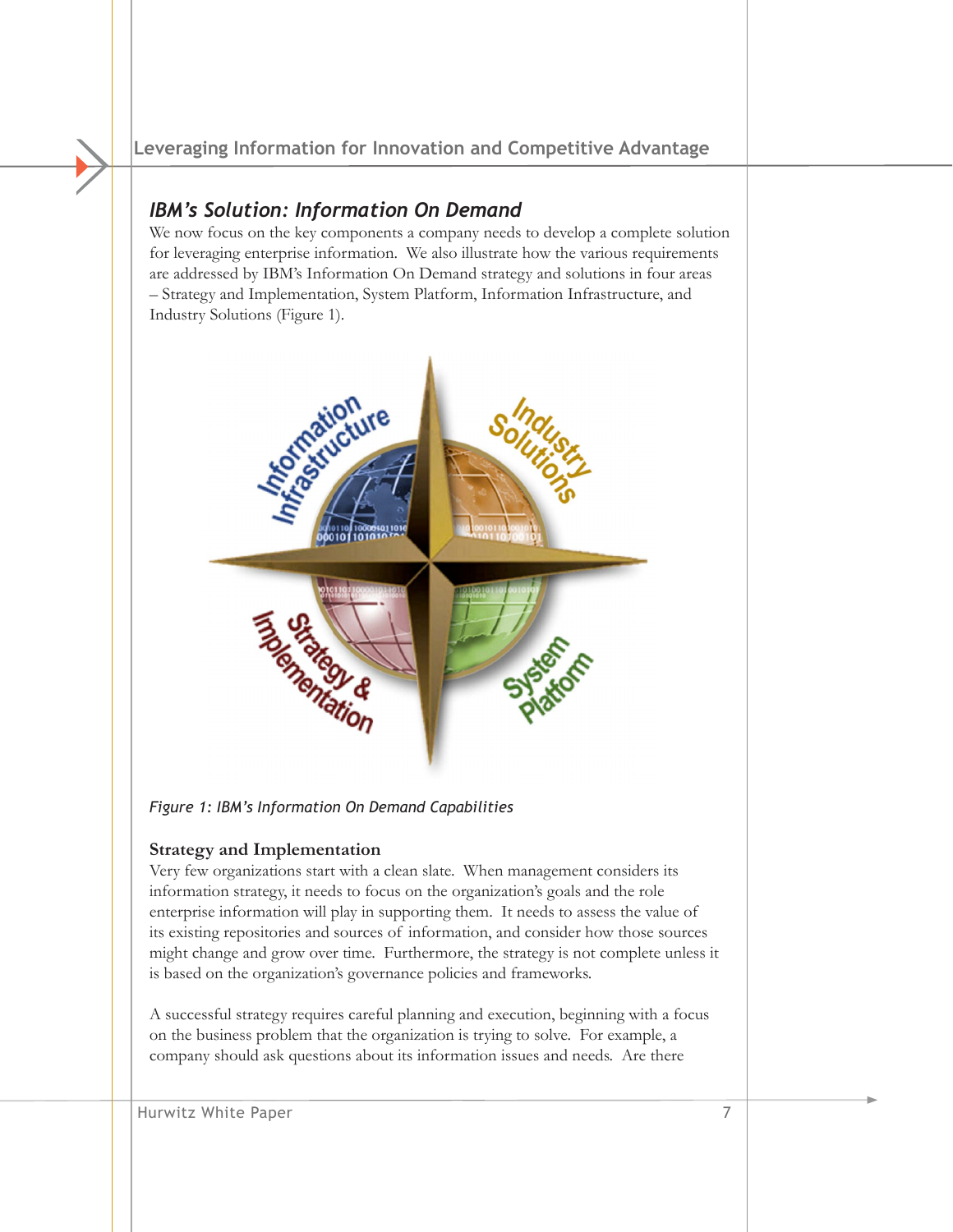isolated silos of information? Are there conflicts between those data silos? Are the supporting platforms capable of providing the required service levels at a reasonable cost as the organization's needs expand? Is information stored in a way that enables management to quickly and efficiently retrieve key details? Are there business issues related to the capture and creation of information?

IBM offers services to assist organizations with information strategy as well as architectural design and the development of plans for IT and data governance. To help organizations learn from the best practices of others, IBM established the Information On Demand Center of Excellence (CoE). The Information On Demand CoE is designed to support organizations wherever they are in the information maturity cycle and to help move them to the next level by leveraging industry-specific knowledge.

IBM consultants engage with organizations to help with the planning, implementation, and management of dynamic information environments. For example, IBM resources can provide analytics and discovery services that help organizations determine the value of the underlying data. They can also provide help with server and storage optimization and migration, and help an organization understand where it is in the Information On Demand maturity model and what it will take to get to the desired level.

IBM provides a set of managed services offerings as well as flexible financing for the acquisition of any component of the overall requirement—hardware, software, or services.

## **System Platform**

Today's enterprise needs to ensure that its system platform and infrastructure will support a dynamic, flexible and resilient information environment. The explosion in the quantity of data has made it critical for IT managers to find ways to increase productivity, control costs, eliminate downtime, and derive more processing power and speed from the existing platform infrastructure. Tools to manage and monitor security are important, particularly where a SOA environment enables an efficient flow of information between the business and its customers and partners. All system assets must be utilized to their full potential to support the business need for information that enables quick decision making and speeds time to market.

Organizations are recognizing the importance of deploying new virtualization technologies to deliver undisrupted access to data and applications. Virtualization allows multiple servers, storage devices, and other physical infrastructure components to work as one logical unit. It helps organizations to optimize the capabilities of the existing infrastructure and simplify the management of increasingly complex heterogeneous systems.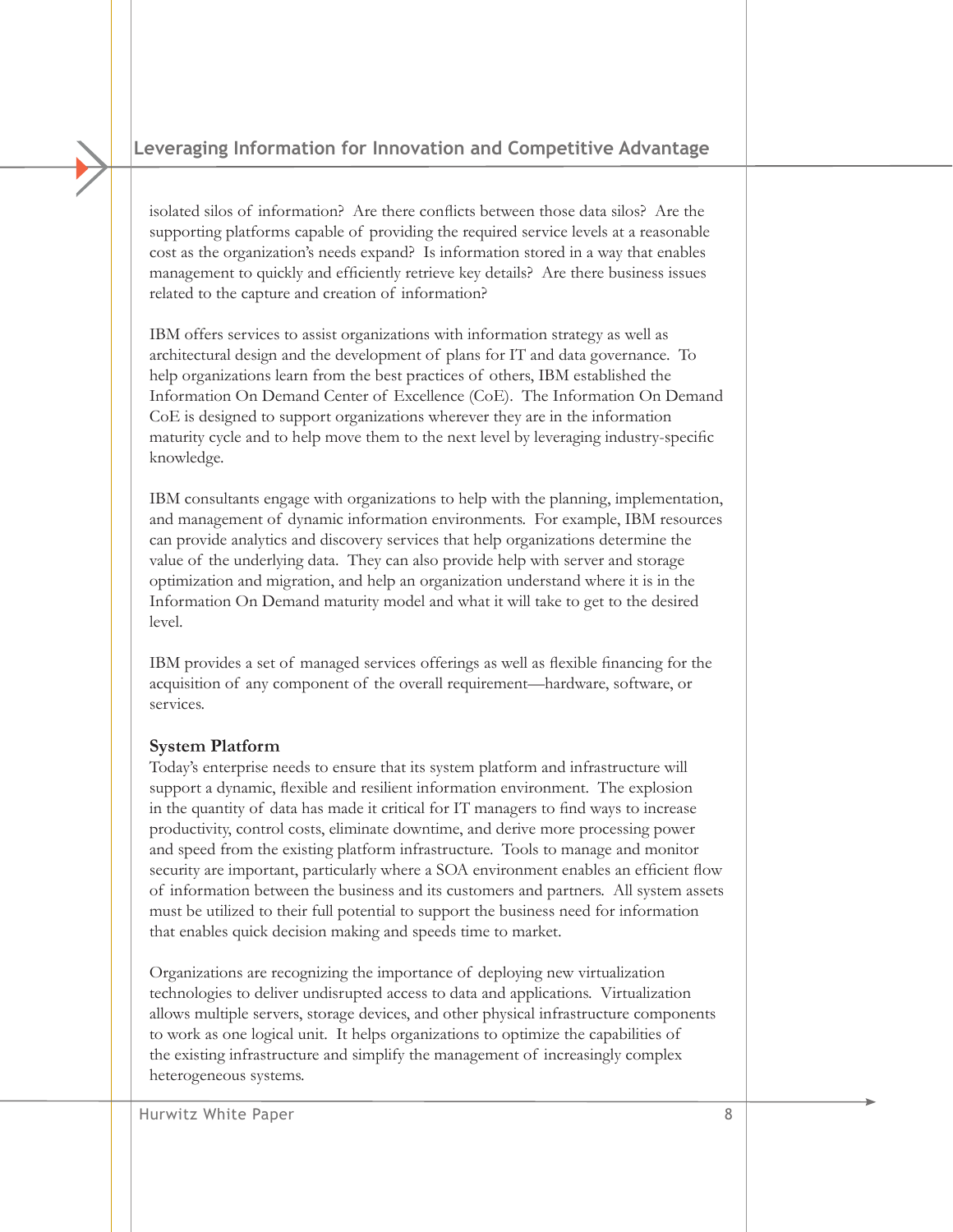In addition to virtualization capabilities, there are other important system platform requirements that organizations should consider to support a dynamic information infrastructure. Organizations must develop and implement plans for accessing and securing information throughout its lifecycle and delivering it within the required service levels. Servers and storage systems need to be scalable. Development tools are required to ensure that databases and other information infrastructure components are designed efficiently and accurately.

IBM offerings in this area address a diverse set of needs using open industry standards. IBM servers are designed to support a wide range of power and processing requirements. Both hardware and software from IBM address customers' varying needs for a secure information environment. Storage systems and management software are available to help companies implement retention policies with storage appropriate to the value of information at different stages of its lifecycle.

In addition, organizations can take advantage of service offerings provided by IBM consultants and Business Partners to assist in implementation of their system platforms.

## **Helping Healthcare Insurance**

A regional insurance carrier in the United States needed to improve customer service while introducing new and differentiated offerings. It needed a single view of highly diverse and fragmented information, from multiple lines of business, enabling managers to better research business opportunities and freeing the customer service organization to introduce new products.

Using IBM technology, the company integrated information from diverse sources, in various formats ranging from relational databases to emails, forms and documents. Implementing a new data warehouse, a new portal, and free-form searches of the information, the company improved its ability to manage healthcare costs. With better information, the company can now anticipate problems and respond more quickly to customer needs. Compliance with healthcare regulations requires fewer resources for tracking and reporting, freeing more staff members to service customers. Customers receive faster service with better results since staff members have immediate access to all information. The company now has the tools to understand market needs and expand its business more efficiently.

#### **Information Infrastructure**

Information needs to be delivered in the

right business context at the right time. The relevant information must be accurate, consistent and available when and where it is needed. Through collaboration by business and IT, the company needs to develop and manage sound business processes aligned with its strategic and tactical information needs. When the company builds a strong information infrastructure based on consistent data definitions and a comprehensive strategy for managing critical information despite the diversity of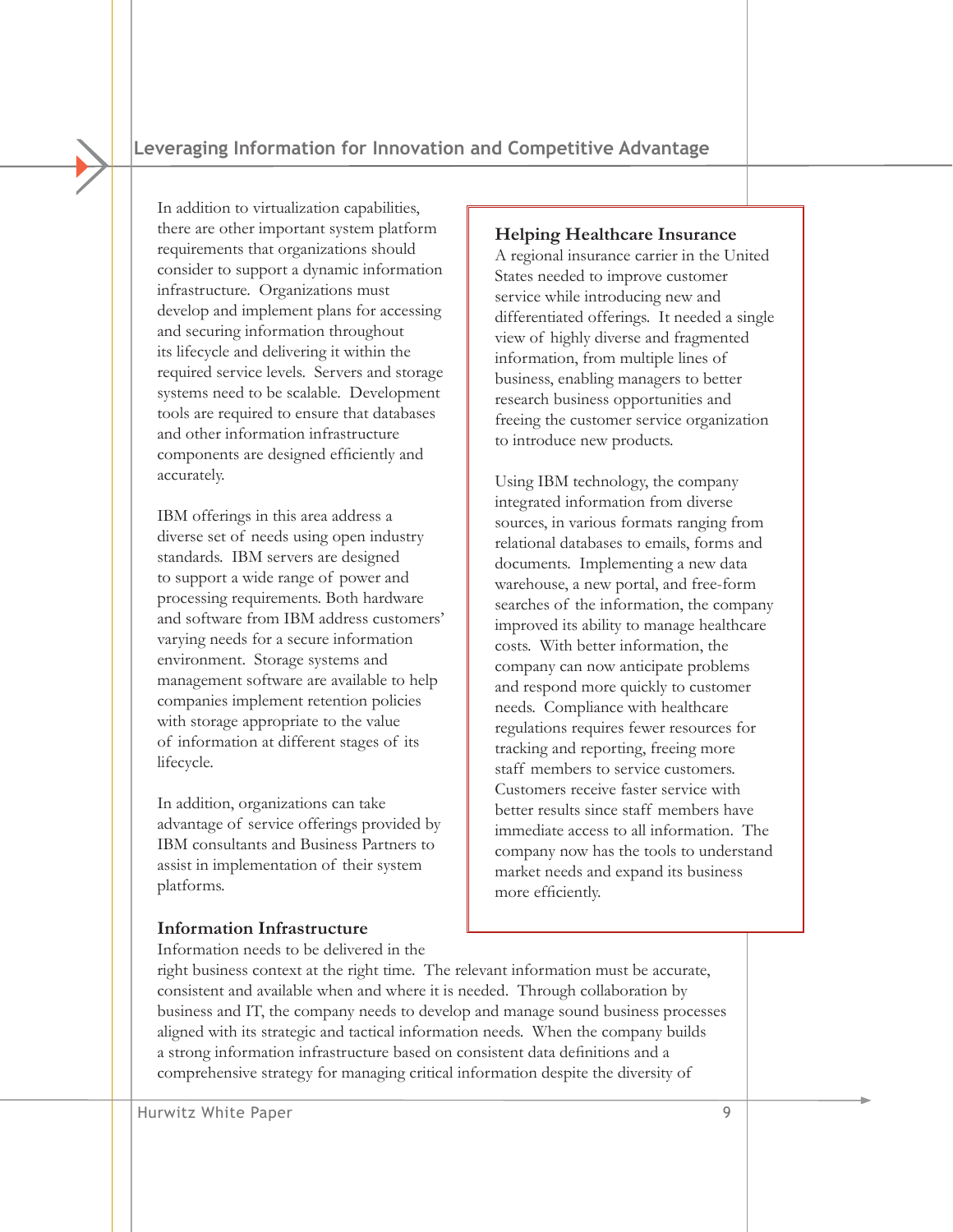enterprise data sources, then business users will be able to trust the quality of the information they rely on to achieve their goals.

The foundational components of a flexible and cost-effective information infrastructure include scalable and high-performing servers for structured data. Enterprise information stored in various formats and locations needs to be analyzed, cleansed and integrated in an accurate and consistent way for initiatives such as data warehousing or master data management (a comprehensive method of enabling an enterprise to create a single source for key information), and for multiple other uses across the enterprise. XML data is especially valuable because it uses a data standard and is easily shared across applications and business partners. XML data should be stored in its natural hierarchy to preserve its unique attributes and enable easy integration with other data types.

The data warehouse – an essential component for almost all information infrastructures – must evolve to meet the increasing demands for more types of information delivered to greater numbers

### **Leveraging Information to Fight Crime**

One of the largest police departments in the United States was challenged by the volume and complexity of its many information systems. It renovated the management of its vast collection of crime data, providing law enforcement officials a dynamic view of this data. It can now recognize patterns within crime statistics and direct police resources where needed, in real-time.

Together, the police department IT team and IBM developed a data model to optimize the integration of IT systems and information trapped in disparate silos across the city. The new Crime Information Warehouse became a single source providing access to data on all crimes committed in the city. The warehouse, deployed with IBM technology, provides law enforcement officials with access to billions of records in minutes, instead of days or weeks; allowing proactive, real-time crimefighting. More accurate crime data leads to improved and faster decision making, increased officer safety and better capabilities for risk assessment. Because of improved crime data collection and analysis efficiencies, cases are closed at faster rates than before.

of users and applications without latency issues. For example, a data warehouse now needs to support real-time access to information that has been cleansed and integrated. It must provide a solid foundation for analytics including the analytics embedded right within the data warehouse. It also must deliver business insight directly to business processes. This next-generation data warehouse must be dynamic – built on a flexible infrastructure supporting a wide variety of business requirements – and must go beyond structured data to incorporate knowledge from unstructured information. Ultimately, the data warehouse must give the organization a more comprehensive view of its business environment.

In fact, since at least 80 percent of enterprise information is in the form of content such as documents, email and digital media, the organization needs to step up to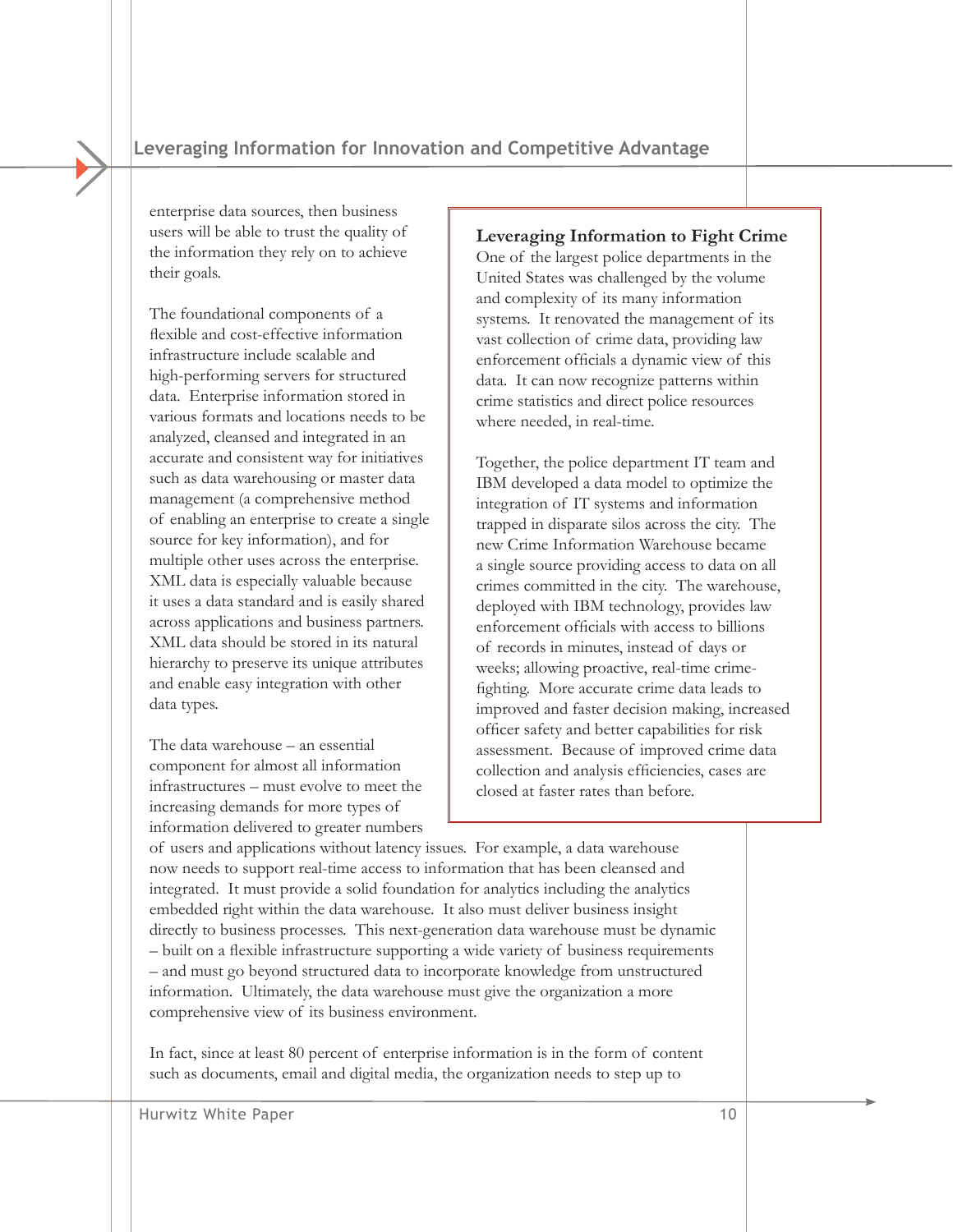the challenge of managing this unstructured content, discovering the meaningful information it contains, and linking it to related business processes.

Deploying key applications in an information infrastructure designed for optimal performance and effectiveness can have a tremendous impact on reducing costs, increasing productivity and transforming business processes. IBM data servers use technology such as data compression to reduce storage requirements, and include hybrid support of XML, the common data interchange format important to SOA deployments. The IBM implementation of XML, called pure XML™ enables XML documents to remain in their original structure. Customers can improve search performance by optimizing XML indexes and take advantage of both SQL and XQuery to query XML data.

IBM's Enterprise Content Management (ECM) portfolio includes capabilities for discovering, managing and analyzing all types of content, and for managing risk and streamlining compliance. In addition, the ECM portfolio enables automation and optimization of content-centric business processes, combining people, content and systems to manage the flow of content-centric work across enterprises and business ecosystems. These offerings leverage information to increase process performance, reduce cycle times and improve productivity.

The IBM Information Integration Platform and Solutions provides a unified approach to leveraging heterogeneous data and content assets (structured and unstructured information) from all segments of the business. It is built on a common metadata foundation and common administration that help to simplify integration and provide trusted data to the business across diverse data environments. It supports source system profiling and analysis to help users understand data, find anomalies, validate data and relationships, and drill down for further analysis. The platform also standardizes data to improve consistency across multiple information sources. It validates, certifies and enriches common data elements like postal records; and matches and removes duplicates from data sources. This process is designed to ensure that commonalities across diverse sources can be identified and linked; and to enable survival of the best information across sources to provide a single, comprehensive and accurate view. It also transforms data to meet the needs of target systems, and delivers it to meet varied business requirements.

All organizations have core reference information that is key to their operations. To have a truly trusted view of this critical information, Master Data Management (MDM) support is required. Designed to help customers define and synchronize master information across different domains such as customer, product, supplier, account, and location, IBM's MDM offering supports collaborative, operational and analytic uses. IBM's dynamic warehousing offerings enable integration, transformation, harvesting and analysis of both structured and unstructured information, in an environment

Hurwitz White Paper 11 and 2008 11 and 2008 12:00 11 and 2008 12:00 11 and 2008 12:00 11 and 2008 12:00 11 and 2008 12:00 12:00 12:00 12:00 12:00 12:00 12:00 12:00 12:00 12:00 12:00 12:00 12:00 12:00 12:00 12:00 12:00 12:0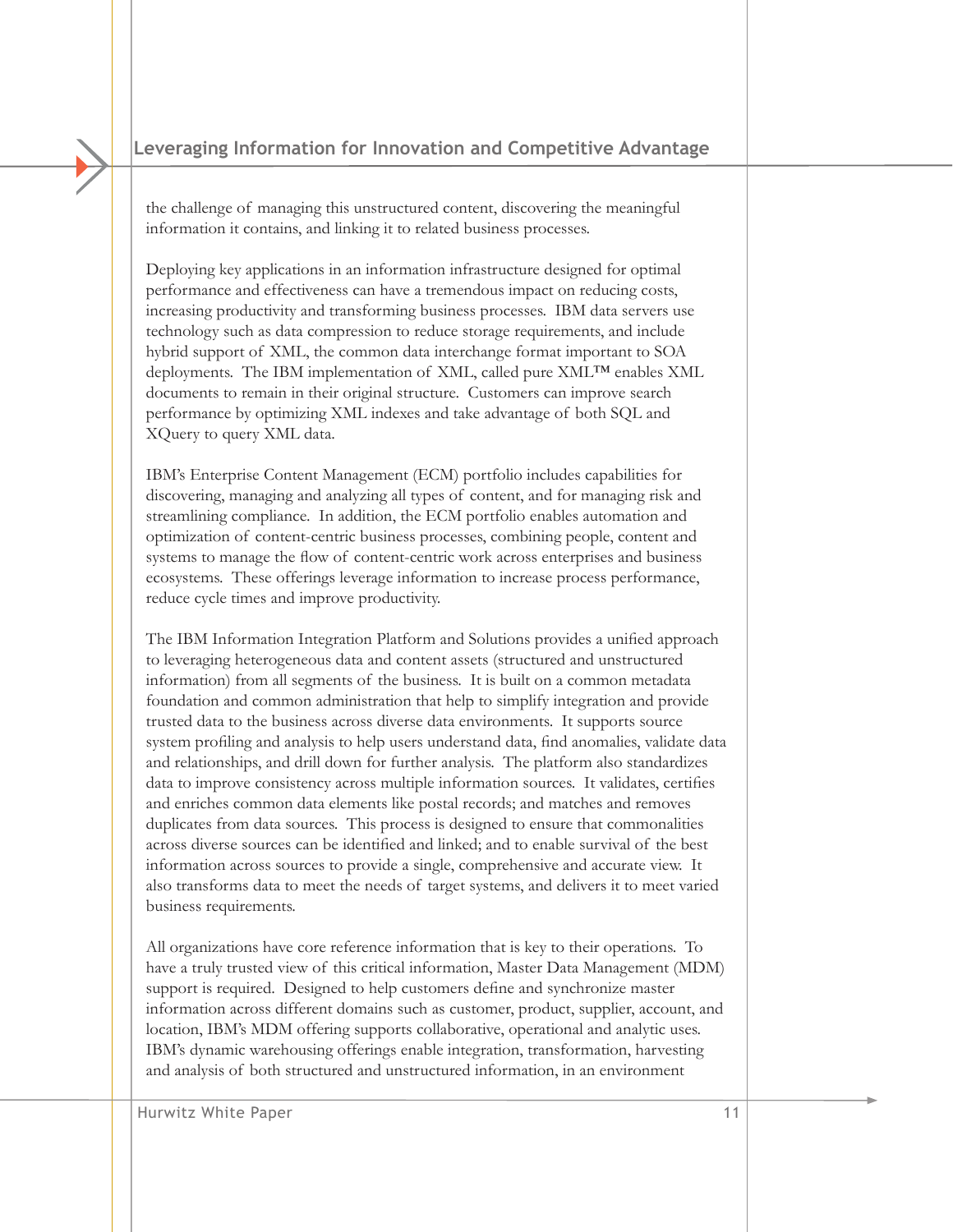designed to scale easily and provide information in context to users across multiple functional areas.

One of the challenges of managing information is finding the information needed for a specific purpose. To address that need, IBM offers scalable and secure enterprise search capabilities, featuring pre-built integrations for multiple content sources, as well as support for business intelligence and analytical capabilities, both directly and through its many vendor partners. The IBM platform, compliant with the open source Unstructured Information Management Architecture (UIMA), extends business intelligence by enabling text analytic solutions that uncover latent meaning, relationships and relevant facts within unstructured text.

#### **Industry Solutions**

Organizations today are struggling with reducing their deployment risks and decreasing their time to value within the constraints of their specific industries. In response, industry solutions are emerging to manage problems ranging from detecting fraudulent claims in insurance and reducing customer churn in telecommunications, to detecting crime statistics in real time in law enforcement, reducing process cycle times in banking, and improving sales and service in retail.

IBM offers industry-focused solutions in

## **Delivering Trusted Information as a Service**

One of the largest telecommunications companies in North America needed to find a way to identify its most profitable customers and provide them with targeted offers in a timely manner. The company was unable to access a unified and consistent view of customers across different regions because the customer data was managed in multiple disconnected data sources.

The telco used IBM Information Management software to create a comprehensive, consolidated and consistent enterprise view of customer information. Customer account numbers, telephone numbers, addresses and postal codes are now consistently recognized across all residential and business customers in all regions of the country. This information is accessed by all channels such as the call center, Interactive Voice Response (IVR), email, and Web self-service. By improving its understanding of customers, the company improved customer service, created more effective marketing campaigns, reduced customer churn and reduced development costs.

critical areas such as threat and fraud intelligence, customer centricity, operational intelligence, product and service optimization, and risk and compliance. These solutions leverage IBM's collection of business models in financial services, insurance, healthcare, retail, telecommunications, and other segments. They are based on industry best practices from hundreds of customer engagements.

Best practice data models can further increase time to value and reduce risk. For example, a recent Hurwitz & Associates survey of banks and insurance companies using the IBM Industry Data Models indicated that the framework of terms

Hurwitz White Paper 2012 12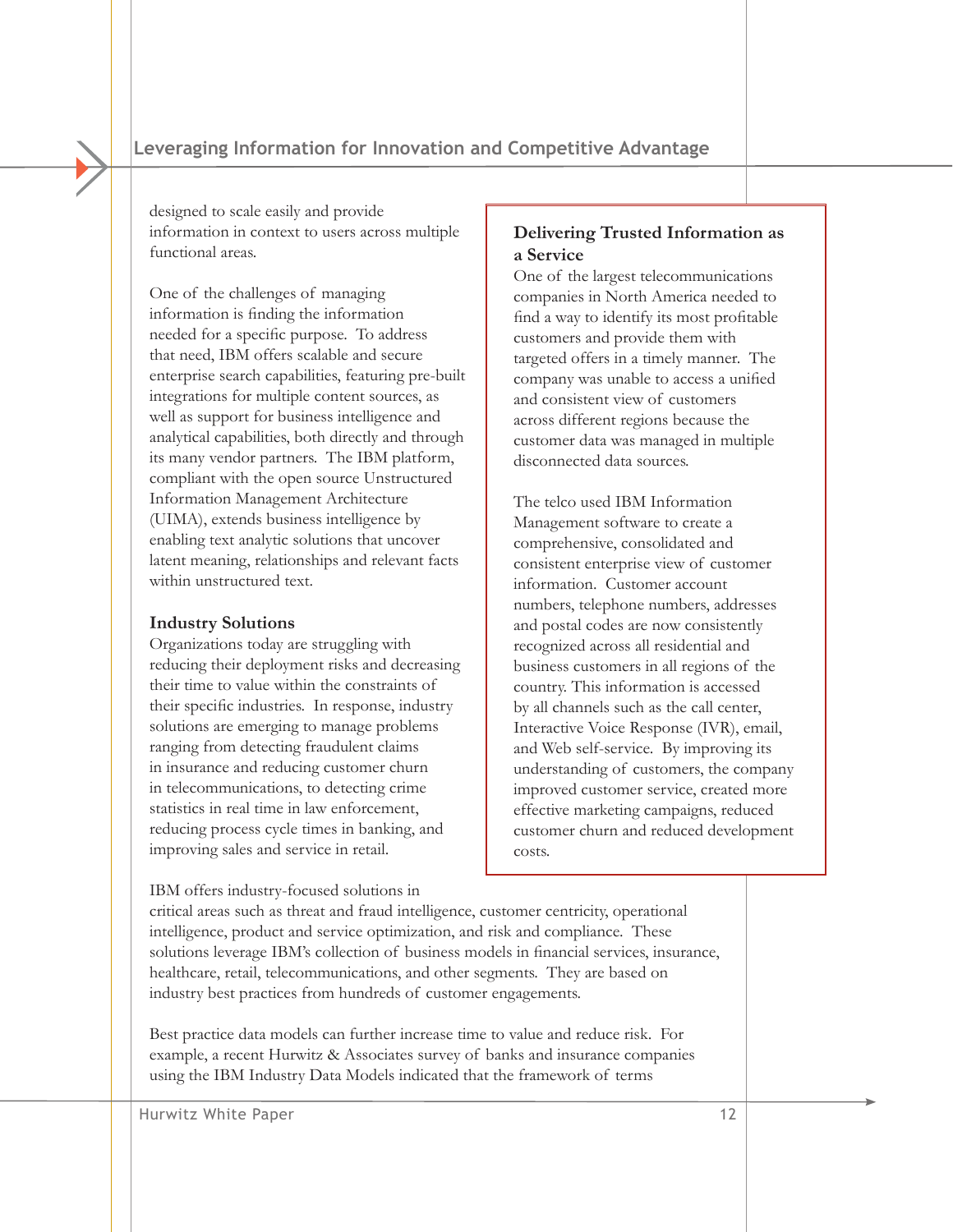and definitions provided by the Models reduced the time required for users to develop more standardized and consistent models of their own businesses. The structure and standardized approach of the Data Models helped business and IT to speak a "common language" resulting in a more accurate representation of business requirements, a more business-focused data warehouse and, ultimately, an improvement in the quality and timeliness of strategic business information.

IBM also provides Center of Excellence (CoE) programs for specific vertical markets designed to help customers move toward a solution-focused Information On Demand strategy using demonstrated best practices. In addition, IBM's extensive Business Partner network provides hundreds of products, services and solutions to help customers leverage their enterprise information. These partners often take advantage of IBM's Information On Demand infrastructure components as the foundation for their industry solutions.

# *Conclusion: The Customer Benefit of Information On Demand*

The benefits of successfully leveraging information can be far reaching for organizations. The case studies highlighted in the sidebars of this paper illustrate some of the innovations achieved by organizations that are starting to implement strategies for Information On Demand. The shift to such a broad vision is a journey – not a project. A journey can start with small, incremental steps within a larger context and strategy. Indeed, the uses and importance of information are constantly changing with the dynamics of every industry. Organizations are at a variety of stages in their readiness to gain maximum benefit from this approach.

The wisdom of an incremental approach is clear. Organizations can gain significant value and a return on investment with each step toward the Information On Demand approach, whether that is through gaining more insight from existing data, automating manual processes, reducing compliance risk or more effectively managing storage.

The end results are equally clear. Organizations can innovate, out-maneuvering their competition. They can improve their competitiveness by reducing risk, creating process efficiencies and enhancing compliance with government regulations. Overall, organizations that leverage an Information On Demand approach can improve their relationships with their customers, paving the way for more productive, long-term partnerships. Better use of information enables business processes to be optimized so that organizations can respond nimbly to changing business conditions. Companies that leverage information effectively are beginning to enjoy these benefits of innovation and agility today.

1 IBM Institute for Business Value, The Agile CFO: Acting on business insight, 2005, p. 7.